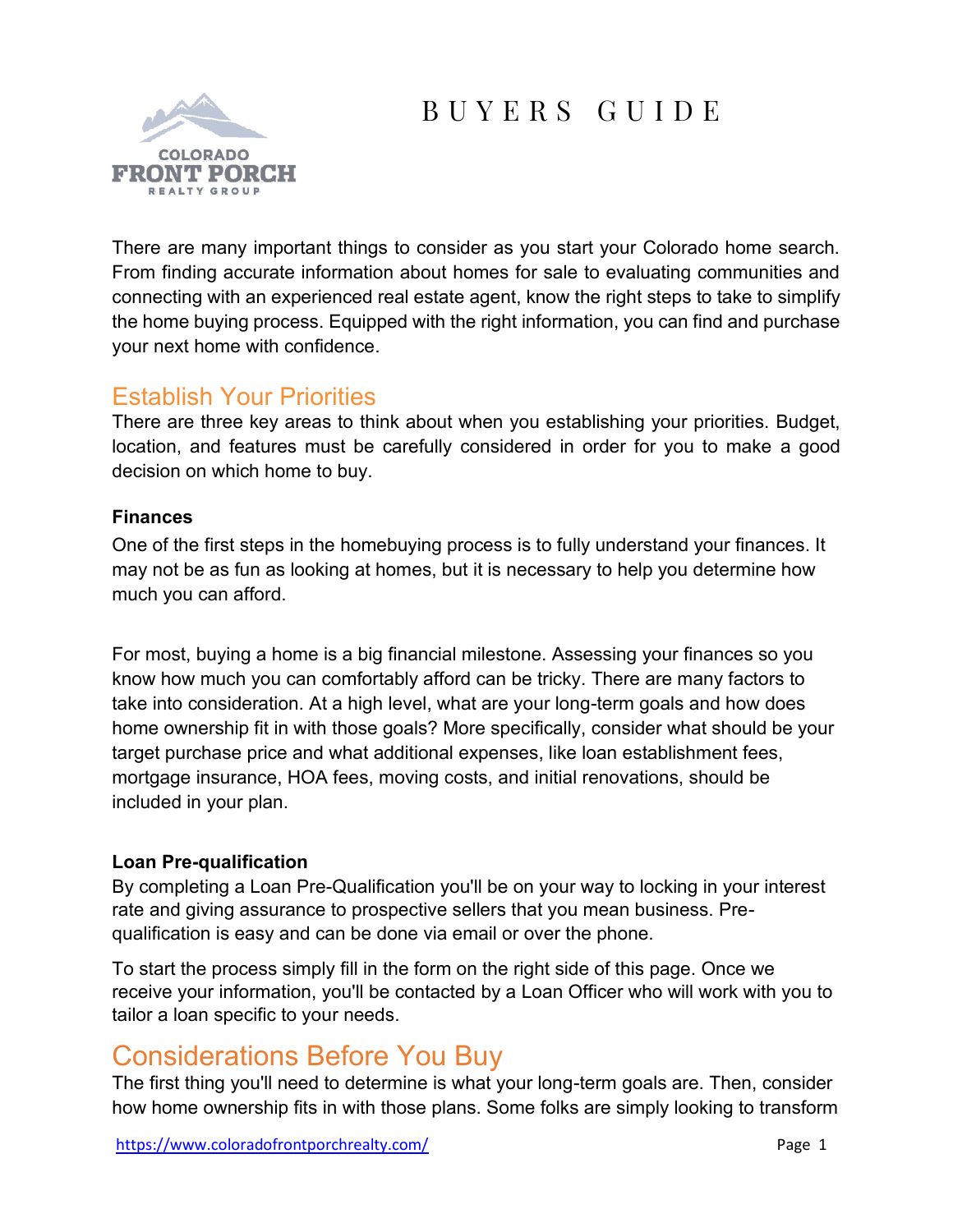all those "wasted" rent payments into mortgage payments that actually lead to owning something tangible—equity, baby! Others see homeownership as a sign of their independence and enjoy the idea of being their own landlord. Then, there's the issue of thinking of buying a home as an investment.

Narrowing down your big-picture homeownership goals will point you in the right direction. Here are six questions to ask yourself:

#### **1. What Type of Home Best Suits Your Needs?**

You have several options when purchasing a residential property: a traditional singlefamily home, a townhouse, a condominium, a co-operative, or a multi-family building with two to four units. Each option has its pros and cons, depending on your homeownership goals.

It's up to you to decide which type of property will help you reach those goals. You can also save on the purchase price in any category by choosing a fixer-upper (although the amount of time, sweat equity, and money involved to turn a fixer-upper into your dream home might be much more than you bargained for).

#### **2. How are the neighborhoods, schools, average utility bills?**

Unfortunately, by law, a realtor cannot steer clients into certain neighborhoods, school districts, homes, etc. But they can help you find websites and social pages that will help answer some of these questions. Check out the Community tab and the various town's websites for more information.

#### **3. Where can I find new construction?**

Northern Colorado is a great place to find new construction with plenty of great options to choose from. With many new subdivisions being developed we can guide you to what needs your criteria. Give Colorado Front Porch Realty Group a call for more information.

#### **4. What Specific Features Will Your Ideal Home Have?**

While it's good to retain some flexibility in this list, you're making perhaps the biggest purchase of your life; you deserve to have that purchase fit both your needs and wants as closely as possible. Your list should include basic desires, like neighborhood and size, all the way down to smaller details like bathroom layout and a kitchen that comes with trustworthy appliances. Real estate websites can be a valuable tool for researching properties that satisfy your desires and requirements for your new home.

#### **5. What Size of Mortgage Do You Qualify For?**

Before you start shopping, it's important to get an idea of how much a lender will actually be willing to lend you to purchase your first home. You may think you can afford a \$300,000 place, but lenders may think you're only good for \$200,000—depending on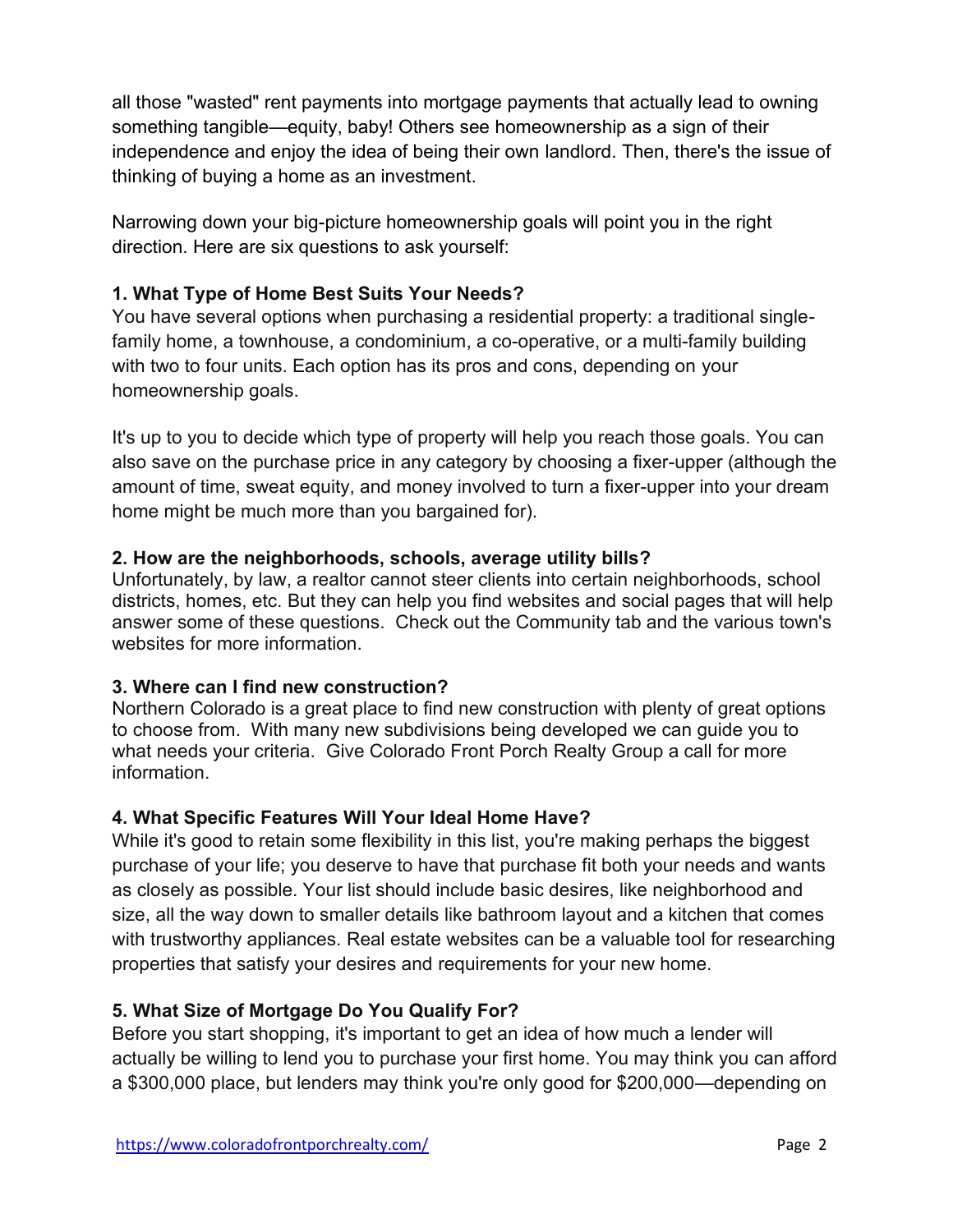factors like how much other debt you have, your monthly income, and how long you've been at your current job.

Make sure to get preapproved for a loan before placing an offer on a home. In many instances, sellers will not even entertain an offer that's not accompanied by a mortgage preapproval. In addition, many realtors will not spend time with clients who haven't clarified how much they can afford to spend. Begin by researching lenders and comparing interest rates and fees. Then, submit your application for a mortgage and include the supporting documentation requested by your lender to verify your income and debt.

#### **6. What Kind of Home Can You Actually Afford?**

On the other hand, sometimes a bank will give you a loan for a more expensive house than you really want to pay for. Just because a bank says it will lend you \$300,000, doesn't mean you should actually borrow that much. Many first-time homebuyers make this mistake and end up "house-poor"—meaning after they pay their monthly mortgage payment, they have no funds left over for other costs, such as clothing, utilities, vacations, entertainment, or even food.

In deciding how big a loan to actually take, you'll want to look at the house's total cost, not just the monthly payment. Consider how high the property taxes are in your chosen neighborhood, how much homeowners insurance will cost, how much you anticipate spending to maintain or improve the house, and how much your closing costs will be.

### **7. Do You Have Serious Savings?**

Even if you qualify for a sizeable mortgage, there will be a considerable upfront cash outlay that includes your down payment (3.5%–20% of the purchase price) and closing costs.

When it comes to investing with an eye toward purchasing a home—a short-term goal one of the biggest challenges is keeping savings in an accessible, relatively safe vehicle that still affords a return. If you have one year to three years to realize your goal, then a certificate of deposit (CD) may be a viable option. It's not going to make you rich, but you aren't going to lose money either.

The same idea can be applied to purchasing a short-term bond or a fixed income portfolio—it will give you some growth but also protect you from the tumultuous nature of the stock markets.

If the home purchase happens in six months to a year, then you are going to want to keep the money liquid. A high-yield savings account could be the best option. It's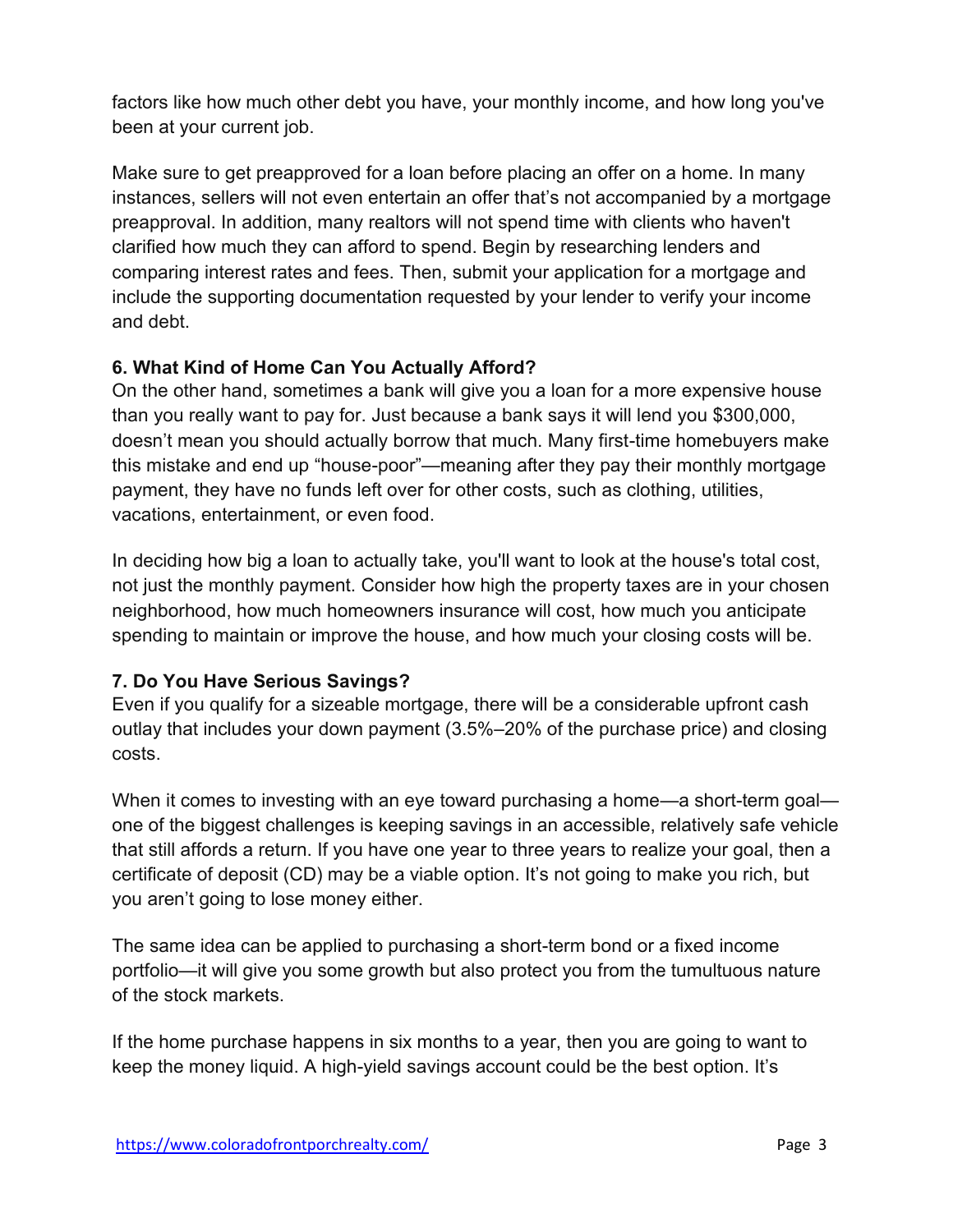important to make sure it is FDIC insured so that if the bank goes under you can still have access to your money up to \$250,000.1

### **8. Who Will Help You Find a Home and Guide You Through the Purchase?**

A real estate agent will help you locate homes that meet your needs and are in your price range. Then, they will meet with you to view those homes. Once you've chosen a home to buy, these professionals can assist you in negotiating the entire purchase process, including making an offer, getting a loan, and completing paperwork.

A good real estate agent's expertise can protect you from any pitfalls you might encounter during the process. Most agents receive a commission, paid from the seller's proceeds.

# The Buying Process

Now that you've decided to take the plunge, let's explore what you can expect from the home buying process itself. This is a chaotic time with offers and counteroffers flying furiously. But if you are prepared for the hassle (and the paperwork), you can get through the process with your sanity more-or-less intact. Here is the basic progression that you can expect:

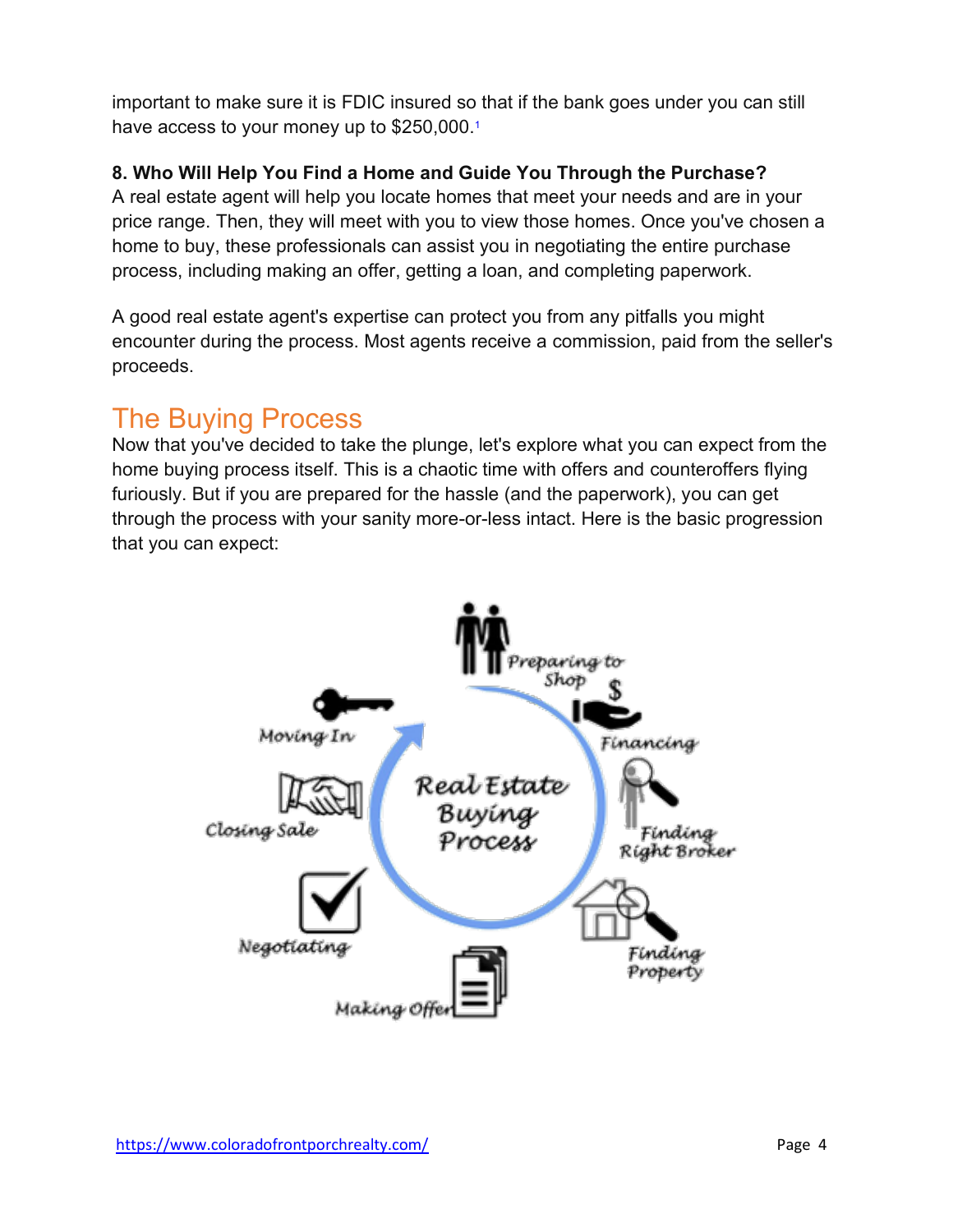#### **1. What are the first steps in the home buying process?**

- Define your goals.
- Determine your price range after meeting with several banks (see above).
- Establish a cash reserve for earnest money.
- Choose a real estate agent to guide you through the home buying process.

#### **2. What are some of the most common home buying mistakes?**

- Not getting pre-approved. Pre-approval gives you an advantage in this seller's market and gives you a realistic idea of your budget.
- Overlooking additional monthly costs like HOA fees, yard and home maintenance, and utilities.
- Using the seller's agent. Make sure you hire your own agent to be an advocate for you.
- Buying the most expensive house on the block.
- Skipping the home inspection.
- Spending big during the home buying process. Things like buying a new car or running up a credit card bill can make your mortgage lender reconsider their approval.

#### **3. Find a Home**

Make sure to take advantage of all the available options for finding homes on the market, including using your real estate agent, searching for listings online, and driving around the neighborhoods that interest you in search of for-sale signs. Also, put some feelers out there with your friends, family, and business contacts. You never know where a good reference or lead on a home might come from.

Once you're seriously shopping for a home, don't walk into an open house without having an agent (or at least being prepared to throw out the name of someone you're supposedly working with). You can see how it might not work in your best interest to start dealing with a seller's agent before contacting one of your own.

If you're on a budget, look for homes whose full potential has yet to be realized. Even if you can't afford to replace the hideous wallpaper in the bathroom now, it might be worth it to live with the ugliness for a while in exchange for getting into a house you can afford. If the home otherwise meets your needs (in terms of the big things that are difficult to change), such as location and size, don't let physical imperfections turn you away.

First-time homebuyers should look for a house they can add value to, as this ensures a bump in equity to help them up the property ladder.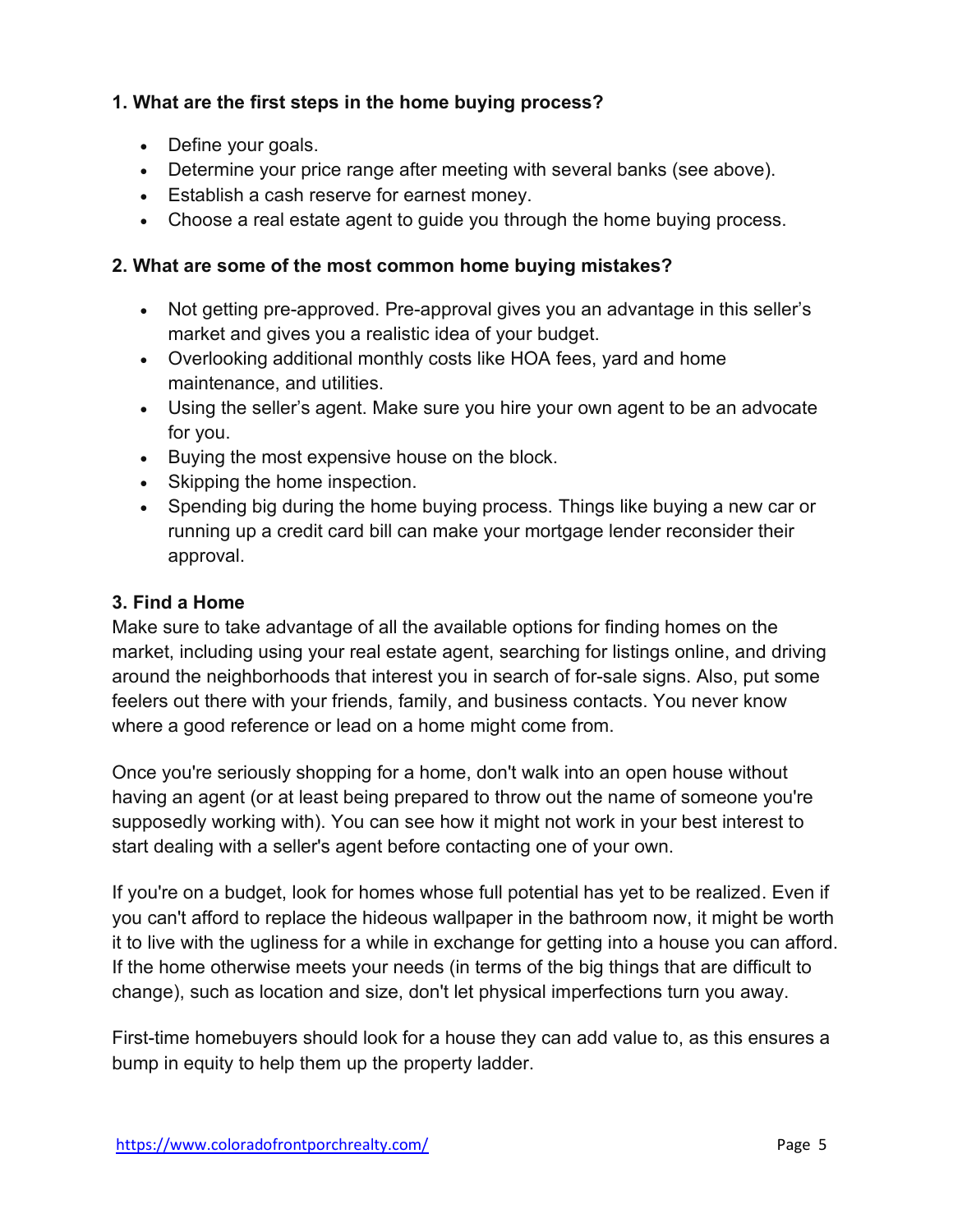## **4. Consider Your Financing Options and Secure Financing**

It'll behoove you to make sure your personal finances are in order. Generally, in order to qualify for a home loan, you have to have good credit, a history of paying your bills on time, and a maximum debt-to-income ratio of 43%.

Lenders these days generally prefer to limit housing expenses (principal, interest, taxes, and homeowners' insurance) to about 28% of the borrowers' monthly gross income, though this figure can vary widely, depending on the local real estate market.<sup>3</sup>

Once you've settled on a lender and applied, the lender will verify all of the financial information provided (checking credit scores, verifying employment information, calculating debt-to-income ratios, etc.). The lender can preapprove the borrower for a certain amount. Be aware that even if you have been preapproved for a mortgage, your loan can fall through at the last minute if you do something to alter your credit score, like financing a car purchase.

Mortgage lending discrimination is illegal. If you think you've been discriminated against based on race, religion, sex, marital status, use of public assistance, national origin, disability, or age, there are steps you can take. One such step is to file a report to the Consumer Financial Protection Bureau or with the U.S. Department of Housing and Urban Development (HUD).

Don't be bound by loyalty to your current financial institution when seeking a preapproval or searching for a mortgage: Shop around, even if you only qualify for one type of loan. Fees can be surprisingly varied, as can mortgage interest rates (which, of course, have a major impact on the total price you pay for your home).

Some authorities also recommend you have a backup lender. Qualifying for a loan isn't a guarantee your loan will eventually be funded: Underwriting guidelines shift, lender risk-analysis changes, and investor markets can alter. There can be cases of clients signing loan and escrow documents, and then getting notified 24 to 48 hours before the closing that the lender froze funding on their loan program. Having a second lender that has already qualified you for a mortgage gives you an alternate way to keep the process on, or close to, schedule.

#### **5. Make an Offer**

Your real estate agent will help you decide how much money you want to offer for the house, along with any conditions you want to ask for, like having the buyer pay for your closing costs. Your agent will then present the offer to the seller's agent; the seller will either accept your offer or issue a counteroffer. You can then accept, or continue to go back and forth until you either reach a deal or decide to call it quits.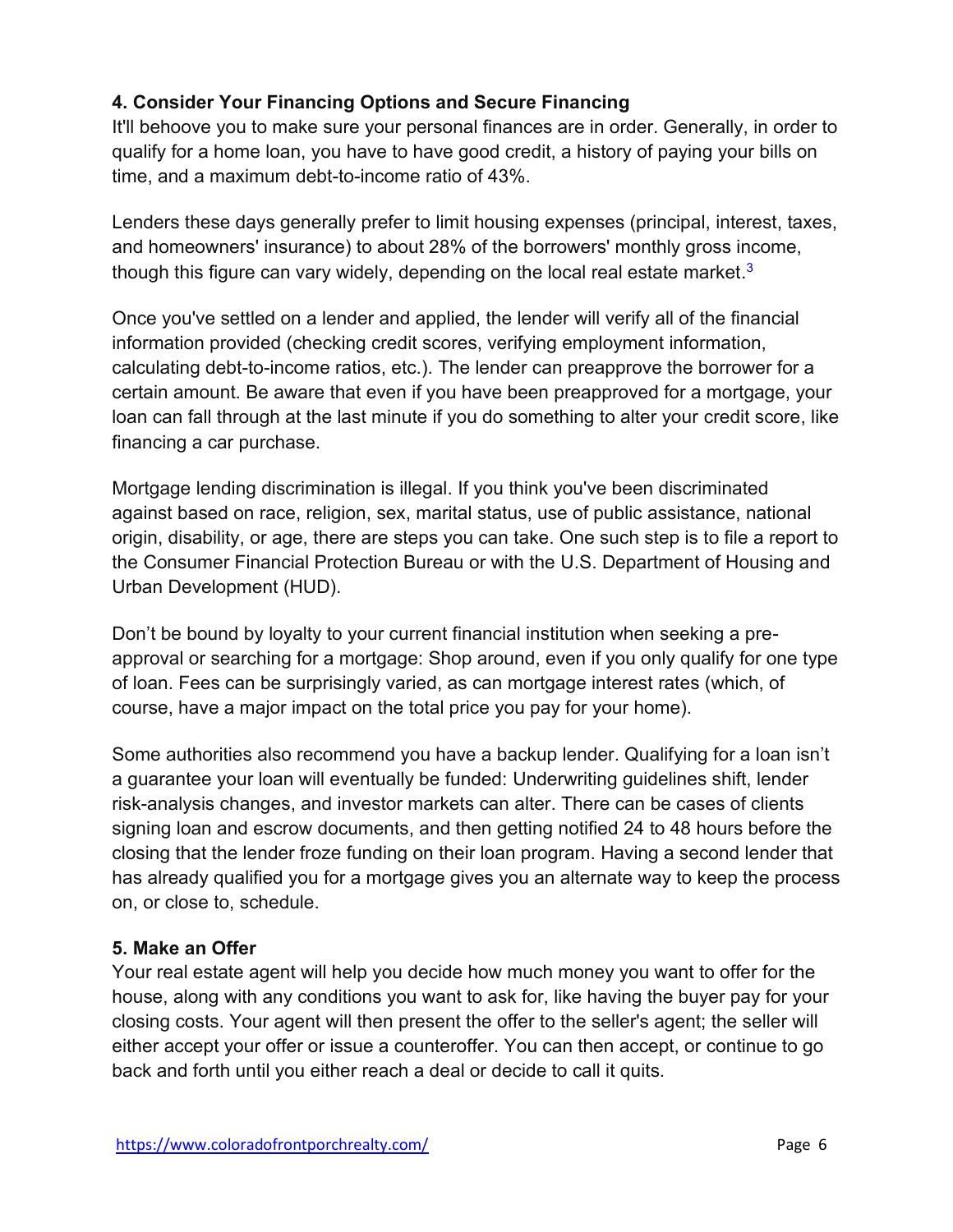Before submitting your offer, take another look at your budget. This time factor in estimated closing costs (which can total anywhere from 2% to 5% of the purchase price), commuting costs, and any immediate repairs and mandatory appliances you may need before you can move in.

Also, think ahead: It is easy to be ambushed by higher or unexpected utility costs, property taxes, or neighborhood association fees, especially if you're moving from a rental or an apartment situation where you haven't encountered these things before. You might request the water and energy bills from the past 12 months to get an idea of the average monthly outlay.

If you reach an agreement, you'll make a good-faith deposit and the process then transitions into escrow. Escrow is a short period of time (often about 30 days) where the seller takes the house off the market with the contractual expectation that you will buy the house—provided you don't find any serious problems with it when you inspect it.

#### **6. Obtain a Home Inspection**

Even if the home you plan to purchase appears to be flawless, there's no substitute for having a trained professional inspect your potential new home for the quality, safety, and overall condition. If the home inspection reveals serious defects that the seller did not disclose, you'll generally be able to rescind your offer and get your deposit back. Negotiating to have the seller make the repairs or discount the selling price are other options if you find yourself in this situation.

#### **7. Close or Move On**

If you're able to work out a deal with the seller, or better yet, if the inspection didn't reveal any significant problems, you should be ready to close. Closing basically involves signing a ton of paperwork in a very short time period and hoping that nothing falls through at the last minute.

Things you'll be dealing with and paying for in the final stages of your purchase may include: having the home appraised (mortgage companies require this to protect their interest in the house), doing a title search to make sure that no one other than the seller has a claim to the property, obtaining private mortgage insurance or a piggyback loan if your down payment is less than 20%, and completing mortgage paperwork.

# Special Terms for First-Time Homebuyers

First-time homebuyers have a wide variety of options to help them get a residence, from state programs, to tax breaks, to federally-backed loans for those who don't have the standard 20% minimum down payment. Individuals in special identity categories, like Native Americans and veterans, may also qualify for special assistance. And while the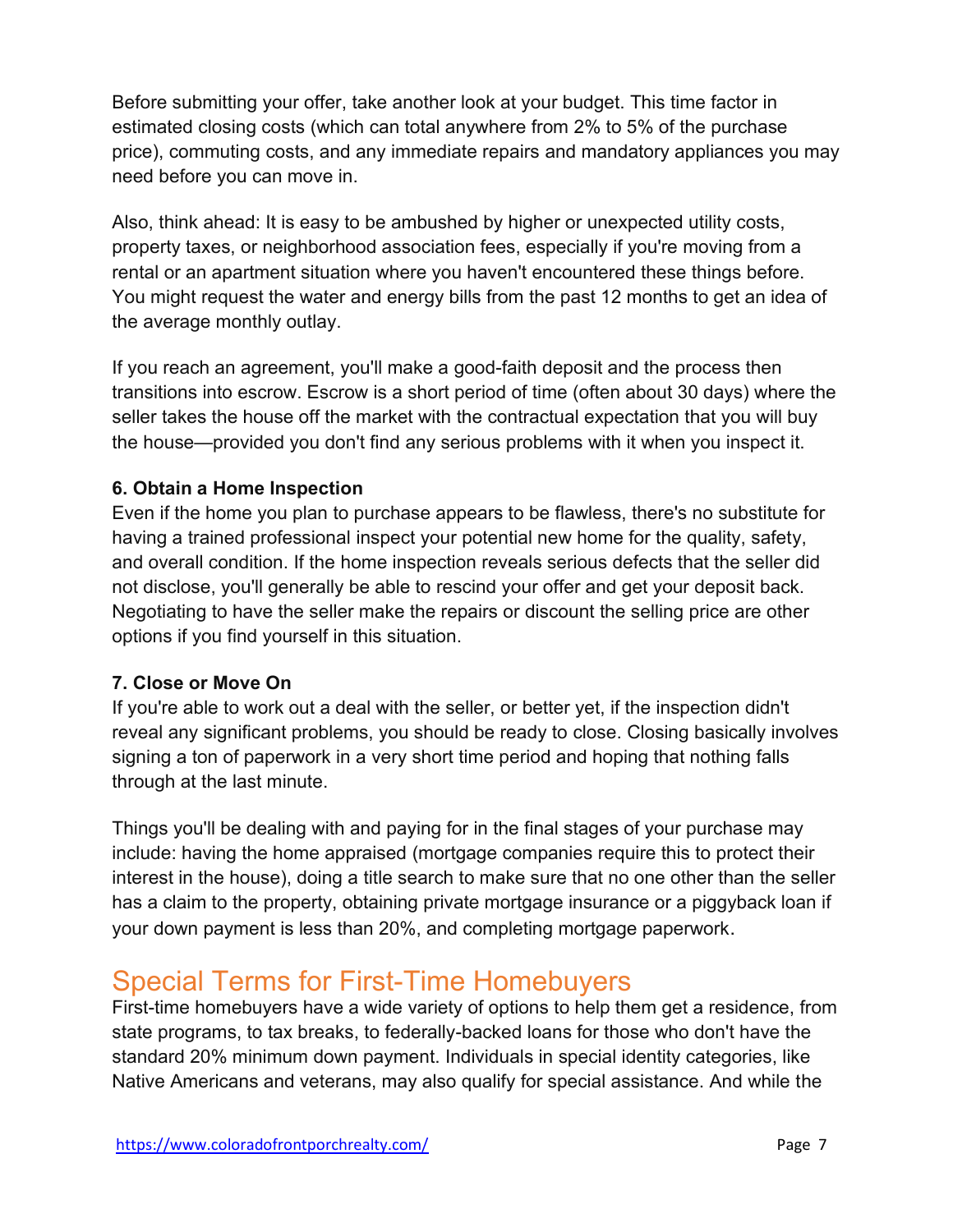definition of a first-time homebuyer seems self-evident, you might actually qualify as one even if you aren't a novice.

The U.S. Department of Housing and Urban Development (HUD) defines a first-time homebuyer as someone who meets any of the following conditions: 4

- An individual who has not owned a principal residence for three years. A spouse is also considered a first-time homebuyer if they meet the above criteria. If you've owned a home but your spouse has not, then you can purchase a place together as first-time homebuyers.
- A single parent who has only owned a home with a former spouse while married.
- A displaced homemaker who has only owned with a spouse.
- An individual who has only owned a principal residence not permanently affixed to a permanent foundation in accordance with applicable regulations.
- An individual who has only owned a property that was not in compliance with state, local, or model building codes—and which cannot be brought into compliance for less than the cost of constructing a permanent structure.

Even the IRS gets into the act, letting you use an IRA (in a limited way) to finance a purchase. It definitely behooves you to check out the special benefits for first-time homebuyers.

# Congratulations, New Homeowner. What's Next?

You've signed the papers, paid the movers and the new place is starting to feel like home. Game over right? Not quite. Let's now examine some final tips to make life as a new homeowner more fun and secure.

### **1. Keep Saving**

With homeownership comes major unexpected expenses, like replacing the rain gutters or getting a new water heater. Start an emergency fund for your home so that you won't be caught off-guard when these costs inevitably arise.

### **2. Perform Regular Maintenance**

With the large amount of money you're putting into your home, you'll want to make sure to take excellent care of it. Regular maintenance can decrease your repair costs by allowing problems to be fixed when they are small and manageable.

### **3. Ignore the Housing Market**

It doesn't matter what your home is worth at any given moment—except the moment when you sell it. Being able to choose when you sell your home, rather than being forced to sell it due to job relocation or financial distress, will be the biggest determinant of whether you will see a solid profit from your investment.